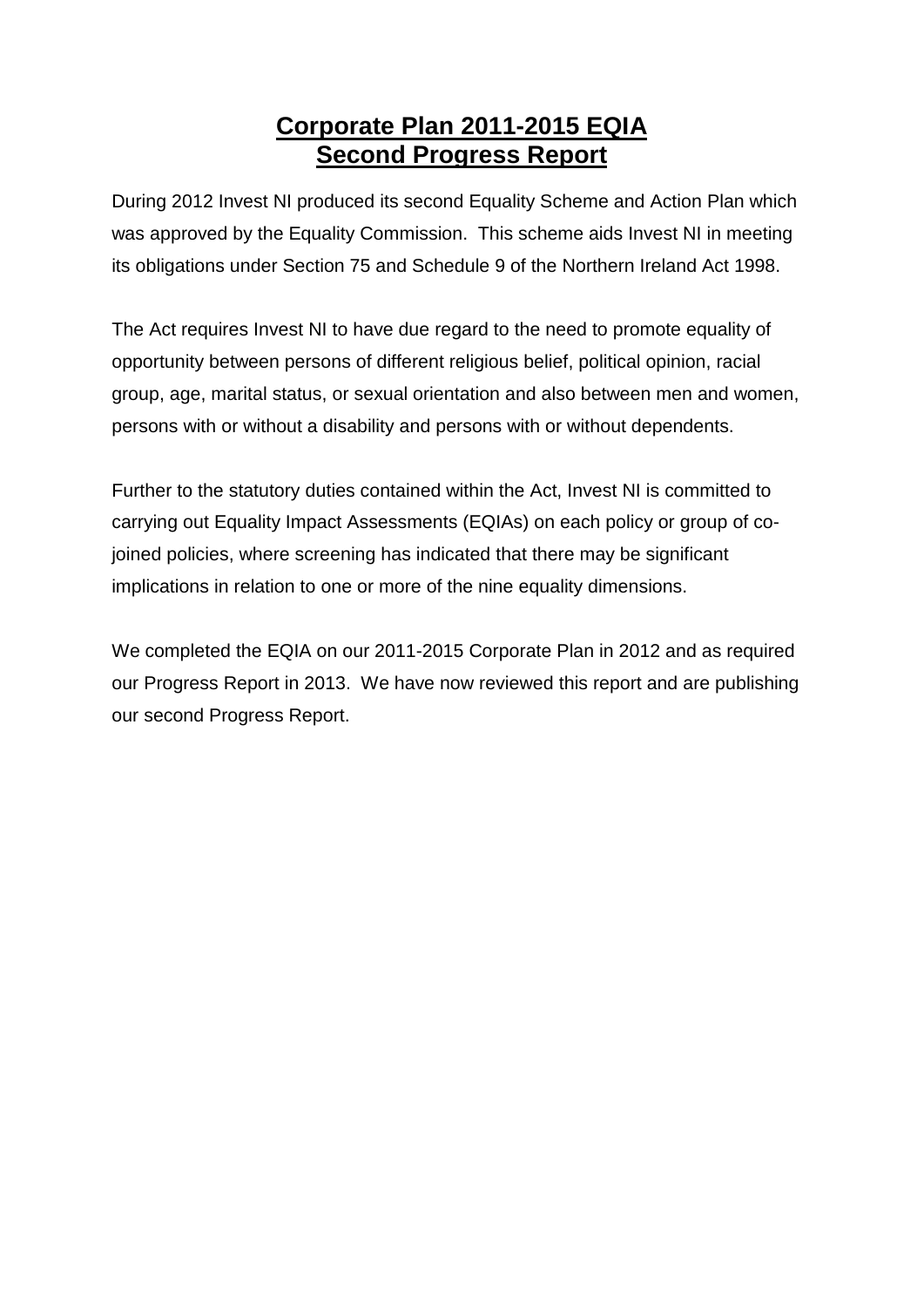## **Corporate Plan 2011 – 15 2nd Year Report**

| <b>Recommendation</b>                                                                                                                                                                                                                                                                                      | Progress to 31/08/14                                                                                                                                                                                                                                                                                                                                                                                                                                                                                                                                                                                                                                                                                                                                                                                                                                                                                                                                                        |
|------------------------------------------------------------------------------------------------------------------------------------------------------------------------------------------------------------------------------------------------------------------------------------------------------------|-----------------------------------------------------------------------------------------------------------------------------------------------------------------------------------------------------------------------------------------------------------------------------------------------------------------------------------------------------------------------------------------------------------------------------------------------------------------------------------------------------------------------------------------------------------------------------------------------------------------------------------------------------------------------------------------------------------------------------------------------------------------------------------------------------------------------------------------------------------------------------------------------------------------------------------------------------------------------------|
| Invest NI will continue to work in<br>partnership with other government<br>agencies and departments, including<br>DETI and DEL, and the private sector in<br>a responsive manner to contribute<br>towards addressing existing and<br>emerging inequalities in the Northern<br><b>Ireland labour market</b> | Our Social Entrepreneurship programme<br>offers support regardless of race or<br>religious background, within the criteria<br>specific to the programme support<br>mechanisms. Other programmes under<br>our Business Start programme continue to<br>reflect the need for equality of opportunity<br>for under-represented groups, such as<br>women and young people not in<br>employment or training and contain<br>measures to ensure that these groups are<br>reached. This is captured and monitored<br>on an annual basis and thus allows us to<br>identify any emerging inequalities. Our<br>Jobs Fund Programme is also active in<br>promoting employment amongst young<br>people not in Employment or Training<br>(NEET) and in areas of targeted social<br>need. Please contact the Equality Unit for<br>more information on these programmes.<br>Screening reports for all programmes are<br>also available on our website or by<br>contacting our Equality Unit. |
| Having established an appropriate<br>methodology for monitoring its clients<br>and support services, Invest will<br>continue to monitor its services by<br>appropriate Section 75 grounds and will<br>keep its methodology under review.                                                                   | Our equality monitoring strategy is in<br>place and we have collected data for<br>programmes dealing with individuals and<br>companies. This information is available<br>on request from the Equality Unit.                                                                                                                                                                                                                                                                                                                                                                                                                                                                                                                                                                                                                                                                                                                                                                 |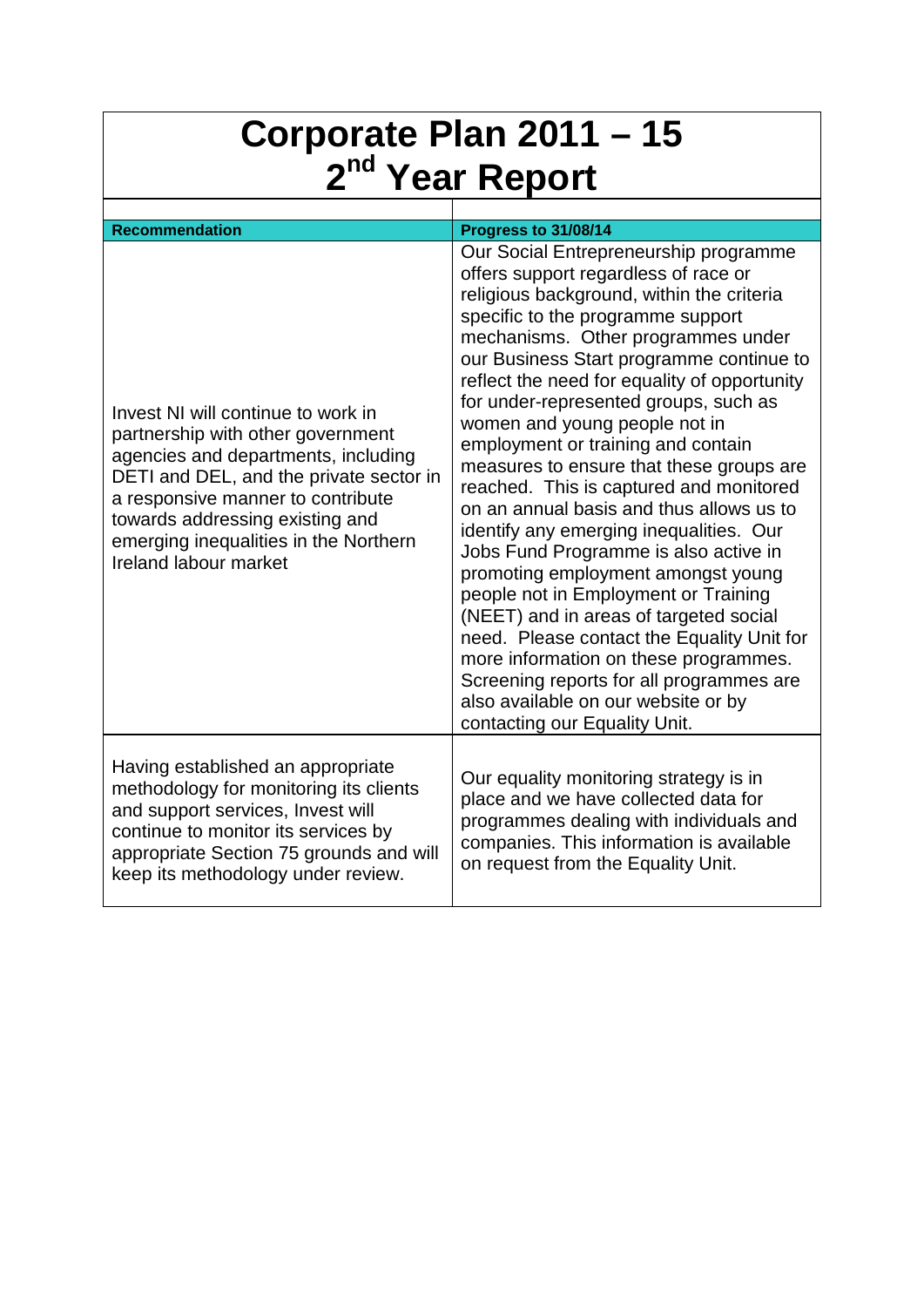| Remain responsive to emerging equality<br>of opportunity issues associated with<br>the labour market and in particular<br>among its private sector clients. By way<br>of example, projects are already<br>addressing the needs of young people<br>not in employment or training, people<br>with disabilities, older workers, female<br>entrepreneurs and raising awareness of<br>childcare voucher schemes among<br>SME clients. | In September 2011 and December 2012<br>we held Working for Me seminars in<br>conjunction with Disability Action, with the<br>aim of supporting entrepreneurship<br>amongst people with disabilities. In 2011<br>this was held in Belfast, in 2013 it was<br>held in our regional office in Newry. In<br>2014 this was held once again in Belfast<br>and was very well attended and received<br>by delegates.                                                                                                                                                     |
|----------------------------------------------------------------------------------------------------------------------------------------------------------------------------------------------------------------------------------------------------------------------------------------------------------------------------------------------------------------------------------------------------------------------------------|------------------------------------------------------------------------------------------------------------------------------------------------------------------------------------------------------------------------------------------------------------------------------------------------------------------------------------------------------------------------------------------------------------------------------------------------------------------------------------------------------------------------------------------------------------------|
|                                                                                                                                                                                                                                                                                                                                                                                                                                  | As an organisation we have focused on<br>supporting youth entrepreneurship via<br>liaison with schools and the hosting of a<br>series of Step N Zones events throughout<br>Northern Ireland as part of Global<br>Enterprise Week in November 2013.<br>We also continue to support Women in<br>Business, assisting through mentoring and<br>support networks and also through<br>sponsorship.<br>We continue to raise awareness of the<br>Child Care Voucher scheme amongst<br>SME's via our Client Executives and also<br>provide this scheme internally amongst |
|                                                                                                                                                                                                                                                                                                                                                                                                                                  | Invest NI staff.                                                                                                                                                                                                                                                                                                                                                                                                                                                                                                                                                 |
| Invest NI will implement its Good<br>Relations Plan in full. For example, how<br>best to market Invest NI's programmes<br>and services, where relevant, among<br>minority communities.                                                                                                                                                                                                                                           | A good relations strategy is in place and<br>the monitoring reports which are currently<br>being run on our services will enable us to<br>more fully develop this and the areas we<br>need to target in the future.                                                                                                                                                                                                                                                                                                                                              |
| Ongoing training of all staff in relation to<br>equality of opportunity and Section 75<br>responsibilities will remain a corporate<br>priority. Where external agents or<br>consultants work alongside Invest NI<br>then their contractual responsibilities to<br>meet our obligations under Section 75<br>will also be made clear.                                                                                              | Staff joining the organisation have<br>received training this year on equality and<br>diversity. Refresher training for existing<br>staff has also been rolled out and this will<br>continue across the entire organisation<br>until October 2014.                                                                                                                                                                                                                                                                                                               |